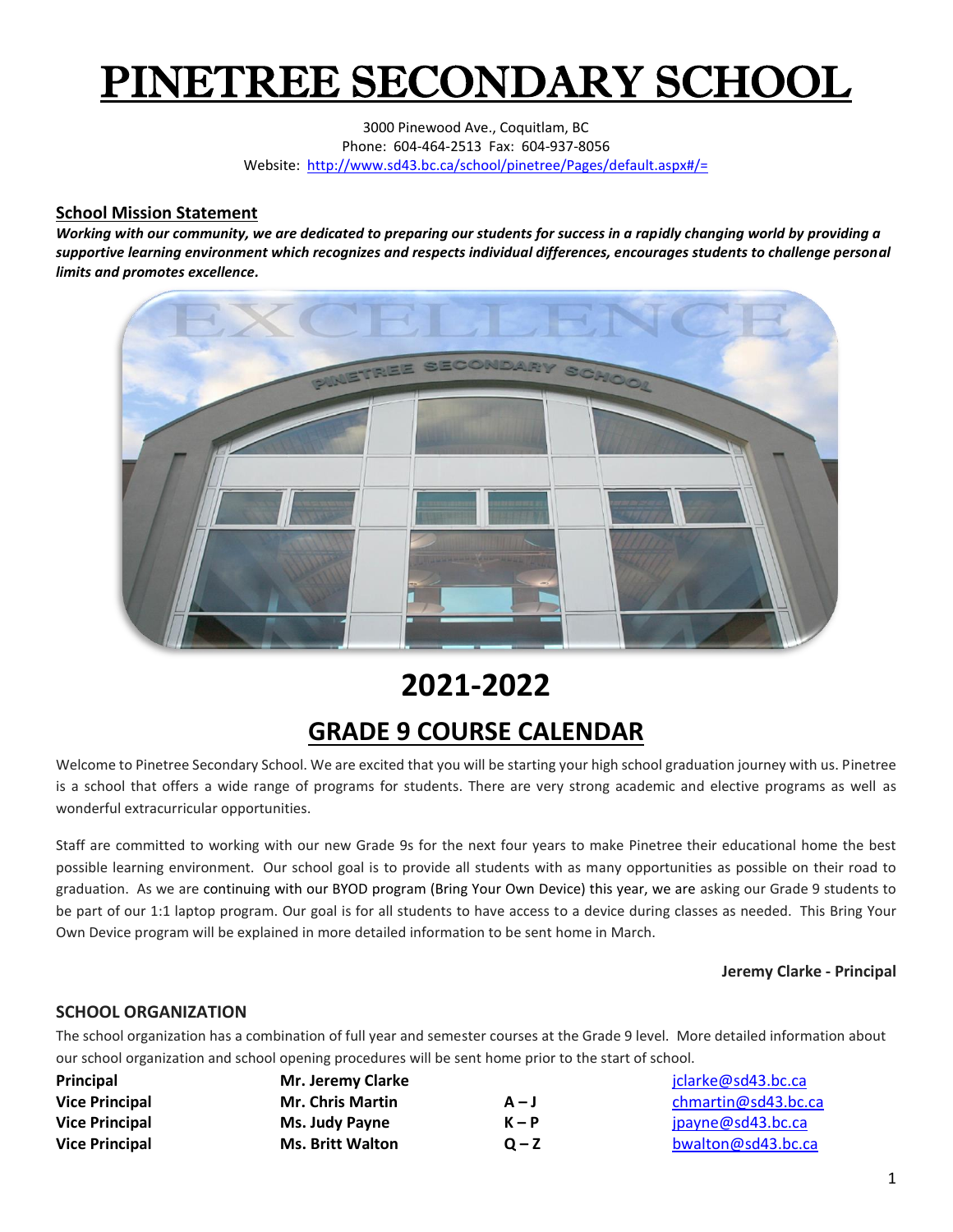#### **ACHIEVEMENT**

| A   | 86% - 100%    | Excellent 4.0              |
|-----|---------------|----------------------------|
| В   | 73% - 85%     | Very Good 330              |
| C+  | 67% - 72%     | Good 2.5                   |
| C   | $60\% - 66\%$ | Satisfactory 2.0           |
| C-  | $50\% - 59\%$ | Minimally Satisfactory 1.0 |
| ۱/F | Less than 50% | In Progress/Fail 0.0       |

#### **ATTENDANCE**

Regular attendance and being on time for class are requirements for every course. Parents/guardians of students who are absent due to illness or other circumstances are asked to notify the school as early as possible the morning of the absence via email, [pinetreeattendance@sd43.bc.ca](mailto:pinetreeattendance@sd43.bc.ca) or by phone, 604-464-2513.

#### **COURSE CALENDAR**

If you have any questions, please feel free to call 604-464-2513 or email your Counsellor.

#### **STUDENT TIMETABLES**

Students are assigned to classes with the assistance of a computer. Every attempt is made to give students their first choices for electives. If this is not possible alternate electives will be used.

#### **COUNSELLING**

Students are assigned to counsellors alphabetically by last name: **Counsellor Assignments:**

| Ms. Hamilton                         | <b>International</b> | lhamilton@sd43.bc.ca |
|--------------------------------------|----------------------|----------------------|
| Mr. Ririe (Ms. Johal on Ive) $A - I$ |                      | Iririe@sd43.bc.ca    |
| Mr. Nelson                           | $J - Q$              | kenelson@sd43.bc.ca  |
| Ms. Dhillon                          | $P - 7$              | mdhillon@sd43.bc.ca  |

Students wishing to see a counsellor should **go directly to the counsellor's office**. If parents have any questions concerning the program, progress or attendance of a student, they should contact the counsellor.

#### **Post-Secondary Career Advisor & Youth Workers:**

- Ms. Cridge Youth Worker[, ncridge@sd43.bc.ca](mailto:ncridge@sd43.bc.ca)
- Ms. Jeong International Korean Youth Worker, [ajeong@sd43.bc.ca](mailto:ajeong@sd43.bc.ca)
- Mrs. Moorhouse Post-Secondary Career Advisor [cmoorhouse@sd43.bc.ca](mailto:cmoorhouse@sd43.bc.ca)
- Ms. Robertson Aboriginal Education Youth Worker, [arobertson@sd43.bc.ca](mailto:arobertson@sd43.bc.ca)

Ms. Walraven - Immigrant Youth Worker, [awalraven@sd43.bc.ca](mailto:awalraven@sd43.bc.ca) Ms. Xie – International Chinese Youth Worker, [yxie@sd43.bc.ca](mailto:yxie@sd43.bc.ca)

#### **Services offered by the Counselling Department:**

- Assistance with program and course selection
- Solving academic difficulties and problems in arranging for tutorial assistance, and in improving study skills
- Providing information about the school and its functioning and orientation
- Providing information on post-secondary training and registration (universities, regional colleges, vocational

schools, technology institutes, apprenticeship programs, etc.) and on transition to such training

- Providing information on Vocational and Career Planning, family life, intellectual skills (learning styles, learning disabilities, study skills), relationships, child/sexual abuse, substance abuse, mental well-being and healthy living
- Discussion of personal problems and assistance in making their own personal decisions
- Support in crisis situations and referral to community agencies (mental health, counselling, public health, Ministry of Children and Families, etc.).

#### **PACK GROUPS (Pinetree Advisory Connecting Kids)**

PACK groups are small groups of students that are linked with a teacher advisor. One of the main purposes of these groups is to help students develop a sense of belonging and to provide support from their peers and a teacher/mentor at Pinetree. The support and mentoring created between student and teacher advisors can be instrumental in helping student feel valued and successful as they work towards developing and pursuing goals and graduating from Pinetree Secondary School.

#### **LEARNING SERVICES**

Learning Services Support Teachers work collaboratively with students and their families to develop CB IEPs (Competency Based Individual Education Plans) for students with diagnosed learning challenges. They are part of the student's support network to determine the best course of action for accommodations and/or modifications to schoolwork and tests. In addition, Learning Services Teachers help facilitate the transition of students to post secondary and work with counselors on their secondary educational program.

Learning Services Teachers and subject area specialists provide inclass support as well as teaching the Locally Developed Applications of Learning course in an effort to reach as many students as possible. The Learning Centre is also available for students who are not scheduled in targeted classes but require an alternate testing setting and/or accommodations for tests (at least one learning support teacher will be available each block). Case managers will ensure these students and their teachers are appraised of the availability of this service.

Developing self-advocacy skills is an important goal for all students. All students are strongly encouraged to attend tutorials offered by their classroom teachers when further clarification and assistance is needed. In addition to in-class support and class tutorials, students can also seek assistance at the Learning Centre during lunch and after school on most days. One-on-one instruction during drop-in times is not guaranteed as the number of students seeking support can at times exceed teaching staff available.

#### **PINETREE LIBRARY**

The Pinetree school library is a bright, open and comfortable space filled with students most of the day. The school library focuses on school curriculum and the needs of its students and staff. A Teacher-Librarian

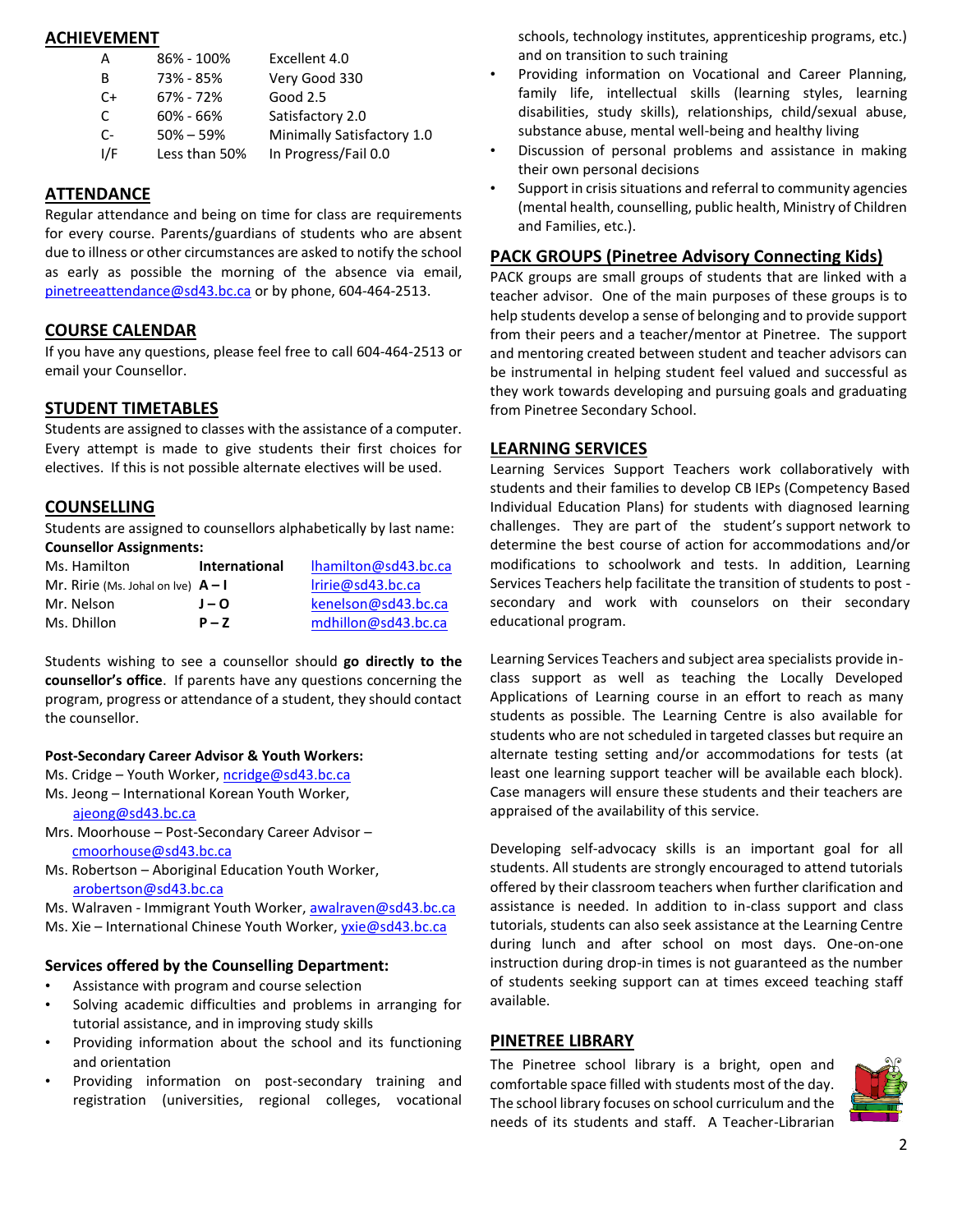works with teachers to design assignments which challenge students to develop their critical thinking and literacy skills. Students visit the library with a class or as individuals to complete homework, work on group projects or to get one-on-one help from the library staff.

A major goal of the library is to promote recreational reading. Novels are specially selected for all students, from those just beginning to read to those who are mature readers.

| Hours:     | The library is open before school, at lunch and |
|------------|-------------------------------------------------|
|            | after school                                    |
| Staff:     | One full-time and one part-time Teacher-        |
|            | Librarian, and one Library Assistant            |
| Resources: | Research books, novels, magazines, newspapers,  |
|            | online databases, Internet                      |
| Seating:   | 100                                             |
| Computers: | Online catalogue; 15 search stations and 22     |
|            | laptops                                         |
|            | Computer Lab: Adjacent room (30 stations)       |

#### **ATHLETICS**

Students at Pinetree have an opportunity to achieve a high level of excellence in sport. Athletics is a combination of competitive and non-competitive sports including intramurals. Pinetree students compete at a high level, with numerous teams making the Fraser Valley and Provincial Championships every year. Our goal is to provide sport programs that promote cooperation, responsibility, commitment, leadership, and sportsmanship. Actual offerings will be based on coaching availability, cost and school philosophy and thus cannot be determined until staffing is in place. Activities may include:

| <b>Badminton</b> | Mountain biking | Track & Field |
|------------------|-----------------|---------------|
| Basketball       | Ski & Snowboard | Volleyball    |
| Cross-Country    | Soccer          | Wrestling     |
| Golf             | Tennis          |               |

#### **CLUBS**

The broad spectrum of clubs at Pinetree is based on student interest and staff sponsorship. Students are encouraged to become involved in their school. Participation in activities outside the classroom make students' school experience more enjoyable and rewarding.

| <u>ana iswaianny.</u> |                     |                       |
|-----------------------|---------------------|-----------------------|
| Alpha Wolves          | Gardening Bank      | R.E.A.C.H.            |
| Anime                 | Graphic Design      | <b>Recycling Club</b> |
| Barnet Leo            | Improv              | Robotic               |
| Book                  | Key                 | Skills Connection     |
| <b>Business</b>       | KidSport            | Social Diversity for  |
| Charity Jazz          | Languages           | Children              |
| Coding                | LY'NC               | SOGI                  |
| Computer Science      | Math                | SPCA                  |
| Debate                | Me to We            | Stem                  |
| Environment           | Model United Nation | TED-ED                |
| Film                  | Move 4 Mana         | The Hot Potato        |
| First Aid             | Music Council       | <i>Initiative</i>     |
| Games                 | One Blood for Life  | <i>UNICEF</i>         |
| <b>Game Creation</b>  | Orchestra Club      | Wish Youth            |
| Game Design           | <b>Physics</b>      | Network Society       |
|                       | Pinetree Post       |                       |

#### **INTRAMURALS**

Intramural Sports will operate every lunch hour. Students sign up for fun focused team events or simply drop by for open gym activities and social connections. Games may include:

| Dodgeball    | Open gym activities | Table tennis |
|--------------|---------------------|--------------|
| Floor hockey | Soccer              | Volleyball   |
| Handball     |                     |              |

#### **COURSE REQUIREMENTS FOR GRADE 9**

| Students in grade 9 are required to take 8 courses plus Career |                      |  |
|----------------------------------------------------------------|----------------------|--|
| <b>Education 9 and Applications of Digital Literacy 10:</b>    |                      |  |
| English 9 or EAL                                               | <b>Mathematics 9</b> |  |
| Social Studies 9 or EAL<br>Science 9                           |                      |  |
| <b>Physical Education 9</b>                                    | Three (3) electives  |  |
| Please see the Course Planning Sheet for more information.     |                      |  |

## **C O R E C O U R S E S**

#### **CAREER EDUCATION 9**

Students explore concepts such as identity, leadership, personal planning, and transferable skills. As students build on the foundations developed in previous years, they begin to explore in greater depth their skills and passions and begin to determine possible routes to their goals. Career learning outcomes are being achieved through exploration within all subject areas.

#### **APPLICATIONS OF DIGITAL LEARNING 10**

In this course, students will be required to navigate the technology required to accomplish the competencies of our curriculum and beyond with efficacy and efficiency. Although categorized as a grade 10 credit, the course will be taken by all grade 9 students. Primarily, the goal of this digital literacy course is that individuals will be able to understand and define a task, choose the correct digital tool for the right purpose, and deliver a finished product befitting the audience. Furthermore, students will learn skills of behaving ethically and responsibly protecting the personal security and privacy of themselves and others. These skills are delivered through the five "fluencies" which students will develop through the course work.

Applications of Digital Learning is a linear course; however, the expectation is that the course will not be taught through direct instruction. Outcomes will be delivered throughout learning activities in PACK or combined within required courses throughout the year.

#### **ENGLISH LANGUAGE ARTS 9**

This course is built around the core competencies of Thinking, Communicating, Collaborating, and Personal/Social Growth. Students will explore text and story to deepen their understanding of identity: their own, others' nearby and people more distantly. First Peoples Principles of Learning will guide teaching and learning throughout the course. We will practice and develop our ability to critically assess what we hear, read, and view as we work toward becoming better educated, ethical and engaged citizens. Respectful sharing of ideas is a fundamental part of this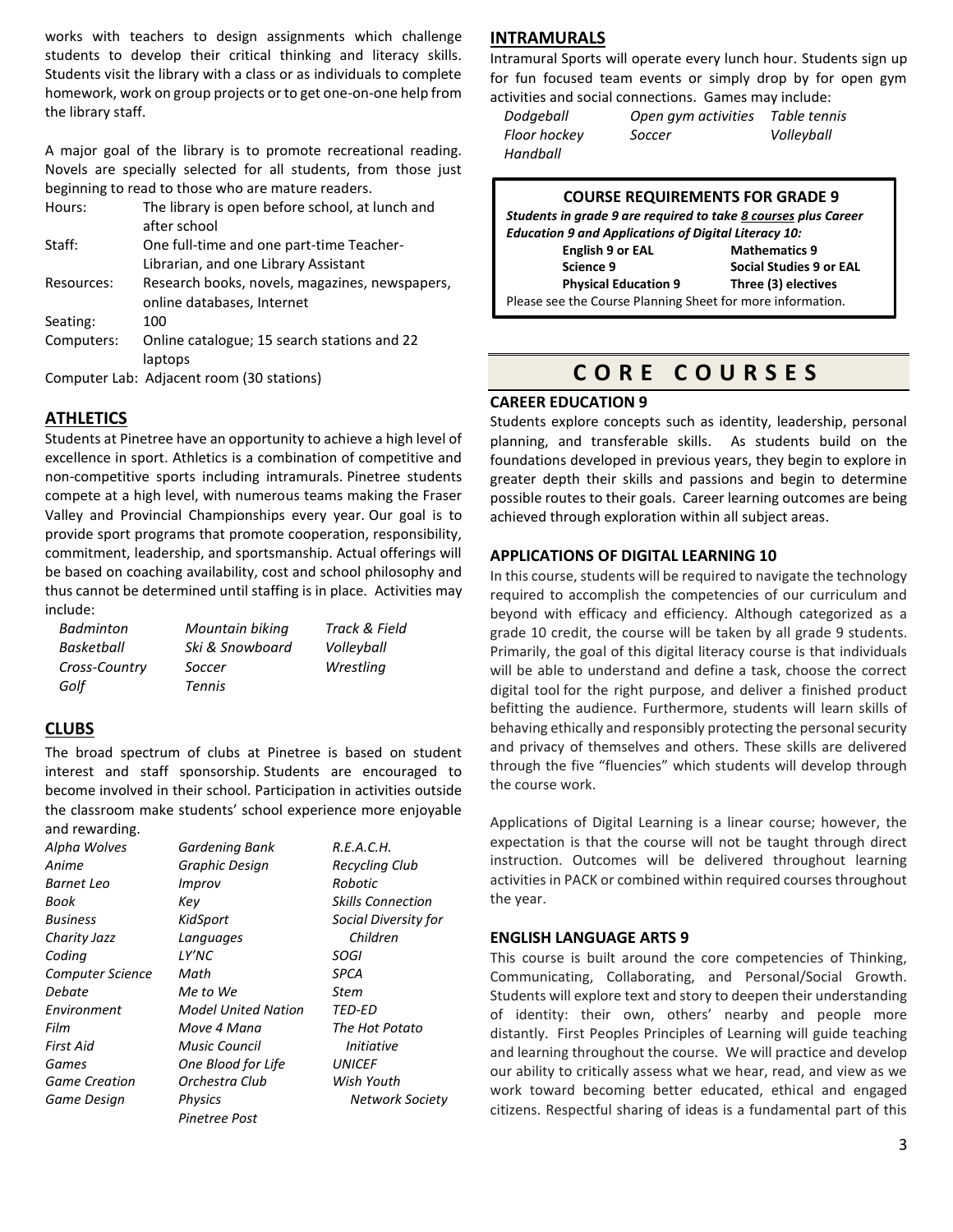course, in both written and spoken form. Media, Composition, Creative Writing, Spoken Language, and Focused Literary Studies are also elements of the course.

#### **MATHEMATICS 9**

This course is designed to consolidate and extend topics introduced in the middle school years. Topics include operations with rational numbers, square roots and exponents, polynomials and algebra, linear relations, geometry and statistics. Aspects of **core competencies**: (a) Communication, (b) Creative Thinking, (c) Critical Thinking, (d) Positive Personal and Cultural Identity, (e) Personal Awareness and Responsibility, and (f) Social Responsibility and **curricular competencies**: (a) Reasoning and Modeling, (b) Understanding and Solving, (c) Communicating and Representing, and (d) Connecting and Reflecting, will be addressed throughout this course. At the end of this course, students will be prepared for Foundations of Mathematics and Pre-Calculus 10 or Workplace Mathematics 10.

#### **PHYSICAL EDUCATION 9**

In PE 9 we work together to build healthy, connected leaders who create a positive impact on their communities. Our emphasis is on leadership, strong peer connections, healthy behaviors, positive thinking patterns and personal growth. Skill acquisition and performance outcomes are secondary to the se objectives. We also strive to help every student discover their inner athlete.

Pinetree's PE 9 course includes an introduction to a wide variety of team sports. Activities typically include volleyball, football, swing dance, wrestling, badminton, minor games, pickleball, handball and ultimate Frisbee.



#### **SCIENCE 9**



This course has four major units: Life Science – Replication/Reproduction of Cells; Chemistry – Periodic Table, atoms, elements, and compounds; Physics – Characteristics of Electricity; and Earth and Space Science – Matter Cycles and Effects of

Solar Radiation. The course will utilize a variety of learning strategies such as laboratory work, projects, and small group work.

#### **SOCIAL STUDIES 9**

Students will continue to develop the skills of research, analysis, and communication by studying thematic units of revolution, imperialism, and nationalism. These themes will focus upon how and why Canada develops as a nation, the settlement patterns of the 19th century, and the effects this had on the indigenous peoples of this country. Other topics include the physiographic features of Canada as well patterns of migration and population growth during the 19th Century.



### **H O N O U R C O U R S E S**

#### *\*\****Limited** *seats are available. \*\**

- 1. Students must self select in the Student Portal in MyEd.
- 2. Middle schools will then recommend appropriate candidates.
- 3. A lottery system will determine which student will have a seat in Honours.

#### **HUMANITIES 9 HONOURS**

Humanities is the integrated study of human creativity and culture, including the study of language, history, art, politics, religion and philosophy. Humanities 9 Honours covers the provincially mandated curriculum for both English 9



and Social Studies 9, but in an integrated way: the main features of both courses are taught, but assignments are often combined and organized around common themes contained in both courses. A strong emphasis is placed on developing critical intelligence and cultural literacy in this course. Through a comparative and interdisciplinary approach, Humanities 9 Honours raises critical questions regarding the complex body of ideas, values, attitudes and emotions which shape our society and culture. This course will focus on developing the student's ability to read with comprehension, to write and speak effectively, and to think critically. First People's Principles of Learning will guide teaching and learning throughout this course. Students must pass an entrance exam to be admitted into the course

#### **PRE-CALCULUS 9 HONOURS**

This program of study is for those students who have displayed a natural aptitude for patterns and numbers. The course will follow the Pre-Calculus 9 curriculum, but with an extensive concentration on theory, derivations, proofs and history. Homework will be a daily event with formal submissions once a week. Students will also be required to complete unit examinations on all material taught. A rigorous midterm and final examination complete the formal examination process. Note that a key component of the honors course includes development of problem-solving skills through participation in national and international mathematics contests. In addition, aspects of **core competencies**: (a) Communication, (b) Creative Thinking, (c) Critical Thinking, (d) Positive Personal and Cultural Identity, (e) Personal Awareness and Responsibility, and (f) Social Responsibility and **curricular competencies**: (a) Reasoning and Modeling, (b) Understanding and Solving, (c) Communicating and Representing, and (d) Connecting and Reflecting, will be addressed throughout this course.

#### **SCIENCE 9 HONOURS**

The Science 9H course is designed to challenge highly motivated and high achieving students in the core curricular topics for Science 9 (see Science 9 description for topics) in B.C. Students will be involved in challenging activities and topics at a higher and more rigorous level than regular classes.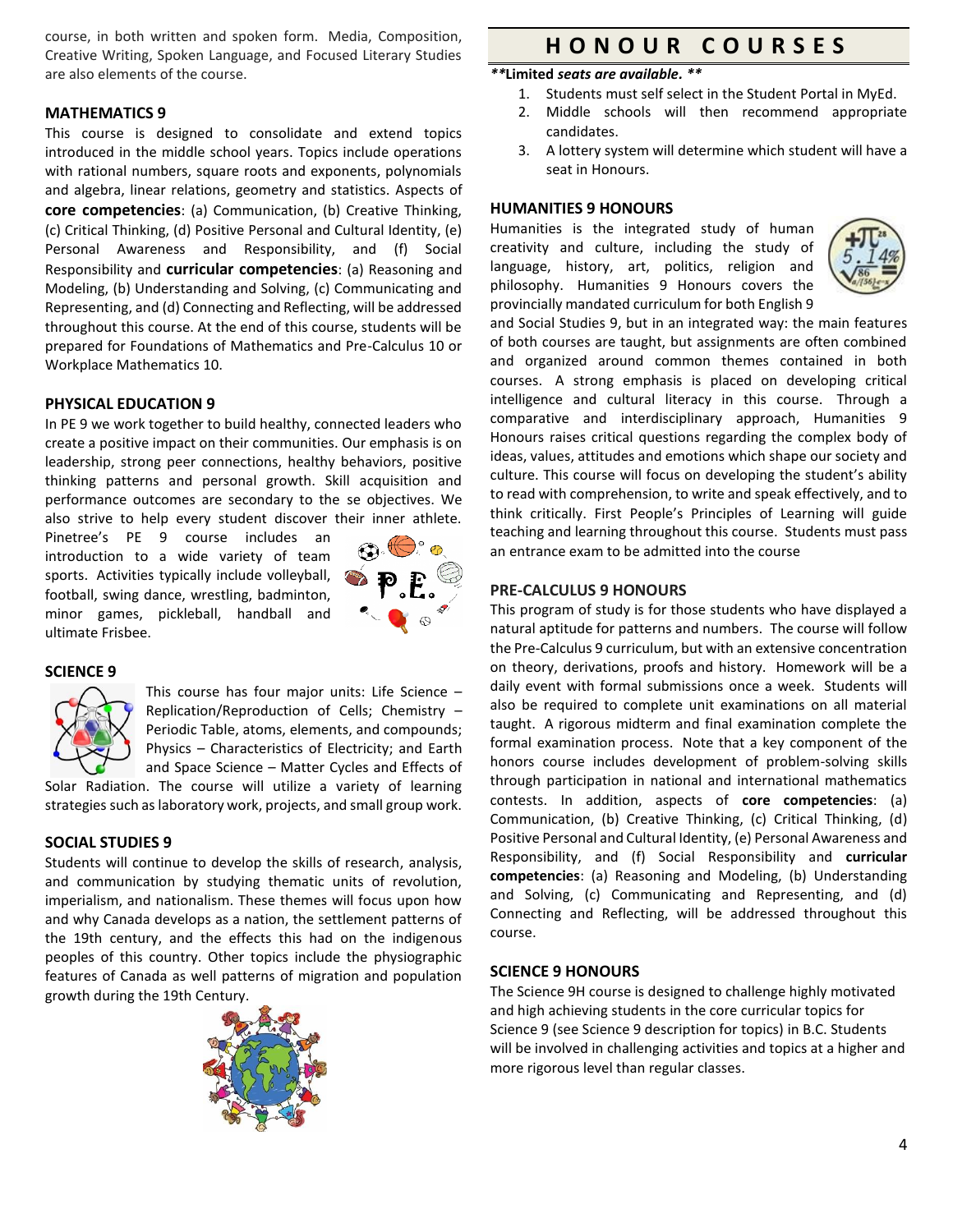## **E L E C T I V E S**

#### **ART**

*The Visual Arts Program at Pinetree Secondary is designed to provide students with opportunities to explore a variety of creative techniques and processes.*

#### **VISUAL ARTS 9 (ART 9)**

Art 9 is a fun and interesting course where students explore all sorts of art techniques and media. Through a variety of projects, students will have an opportunity to discover the creative possibilities of drawing, painting, collage and mix media, ceramics,



printmaking, as well as plaster and papier mache sculpture.

#### **BUSINESS EDUCATION**

#### **BUSINESS TECHNOLOGY 9**

What is the business world all about?

Students will learn about advertising, money, communications and creating their own businesses using computer software programs. Students will learn basic business concepts and apply them to a variety of technologies such as Internet, word-processing, spreadsheets, presentation software, and graphics. This course is an excellent foundation of business knowledge and skills and introduces students to the senior business education curriculum.

#### **PERFORMING ARTS**

*Pinetree Secondary offers a comprehensive theatre program that ensures student actors will have the opportunity to develop high level acting skills and production expertise within a diverse range of performance styles and experiences.* 

#### **PERFORMING ARTS 9**

Drama, Dance, Musical Theatre…how about a class where you can have ALL of these? This course is designed to provide students with an introduction to 3 different styles of performance art: drama, dance, and musical theatre. Through intensive  $3 - 4$  week units, students will be provided with drama and acting basics, movement and choreography in various dance styles, and choral singing/dancing/acting skills. Students work in a positive, creative atmosphere, to explore, communicate, and create



collaboratively and as individuals. Students will improve confidence and cooperative skills, and they are expected to demonstrate effort and enthusiasm in all areas, regardless of experience. This class will wrap up with a performance at the end of the semester.

#### **HOME ECONOMICS**

*Don't leave home without it! Our courses are fun, social, practical and unique. Discover what Home Ec has to offer!*

#### **FOODS & NUTRITION 9**

Our introductory course is a "hands on" exploration of great food and food culture. Develop preparation skills, discover recipes you will treasure, and impress your family with meals made by you! New friendships and life-long memories are made in Foods 9.

#### **INFORMATION TECHNOLOGY INFORMATION TECHNOLOGY 9**

This exciting introductory course allows you to develop and refine your skills in multiple aspects of technology in the fields of graphic design, animation, programming, web design and film. Students will design their own websites using software called Brackets and Adobe Dreamweaver. They will learn to manipulate images with Adobe Photoshop and create illustrations with Adobe Illustrator. We utilize a program called Blender to create 3D models and animate them. If time permits, we will take a peek into Game Design and students will create their own simple games. They will also learn how to edit short films using Adobe Premiere and add special effects with Adobe After Effects. The goal of this course is to be a fun and creative outlet for students as they learn some fundamental software skills.

#### **LANGUAGES**

*Students in language courses develop individual and group skills, learn to take risks and improve their capacity to communicate by participating in language classes. They know that acquiring a new language can alter their perspective on life and that 'culture', reflected in the language they study, takes many different forms. Ultimately, our students know that studying an additional language gives them a unique way to explore, connect with and experience the real world.*

Along with communication competencies, students develop their risk-taking, initiative, group and personal reflective skills. It is these skills - coupled with a language - that post-secondary institutions & employers consider essential in our increasingly connected world. Please note that Grade 9 language classes are not intended for students come from an immersion program or speak it a lot at home. Please see a counselor for more information.

#### **FRENCH 9**

This is a novice level French class open to both newcomers to the language and those who have participated in the FSL program from grades 5 to 8. We will do a quick review of letters, sounds, numbers and greetings. Newcomers to the French language should expect to put in some extra time at the beginning of the semester to learn the basics. You will learn the vocabulary and key phrases needed to talk about yourself, your family and your friends; to express your interests and what you do in your free time; to discuss your school life and preferences. At this Novice level of French-language proficiency, you will practice asking and answering questions; reading, viewing and listening to a variety of authentic French texts including stories, songs, and videos; developing an appreciation for French culture and knowledge of *la francophonie* around the world. By the end of the class, you will be comfortable engaging in short conversations with your peers on the topics presented in class using simple sentences and vocabulary.

*Please note: This course is not intended for native speakers or for most previous students of the French Immersion programme.*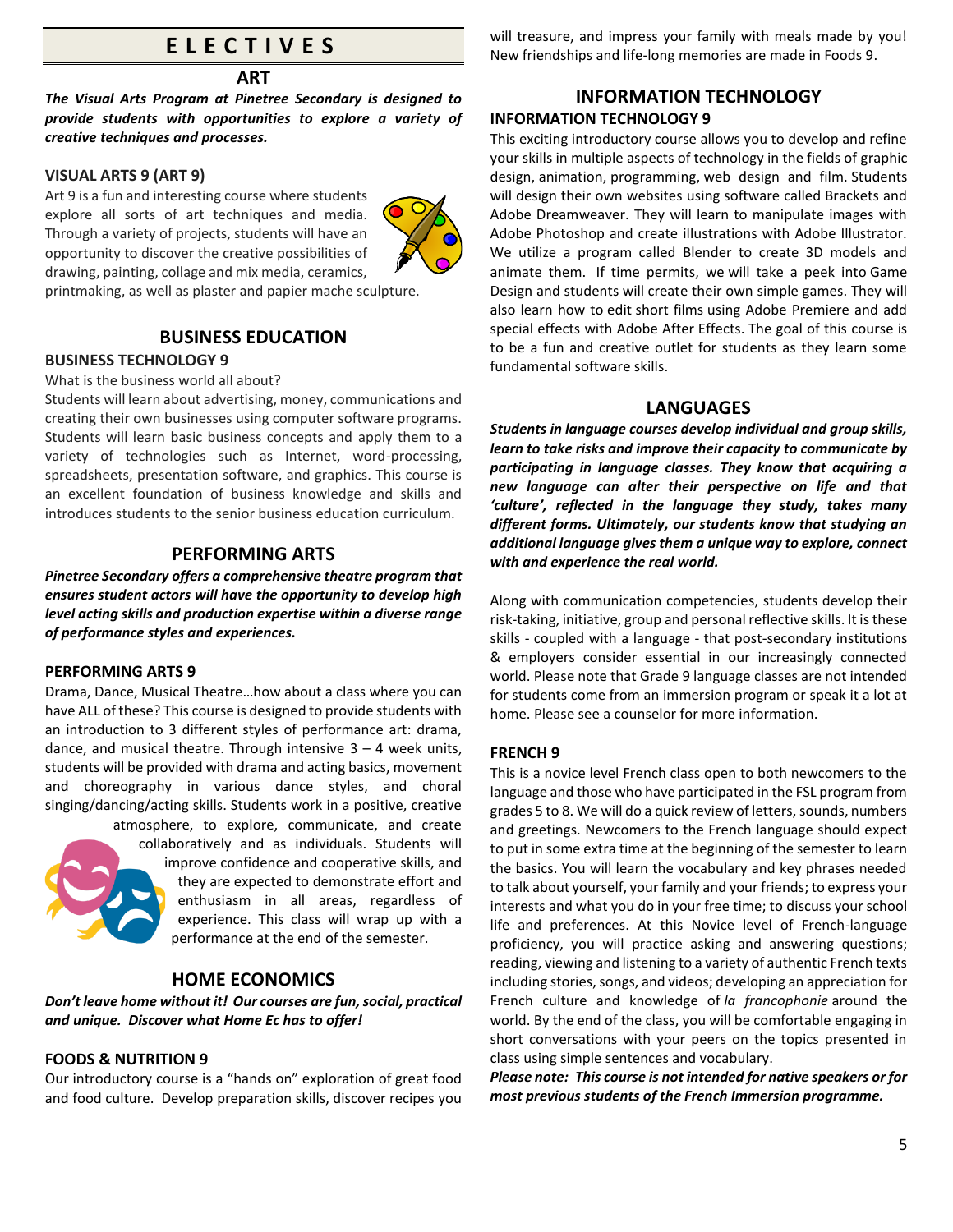#### **JAPANESE 9**

This is a beginner level class open to all who have not studied Japanese before. You will quickly be speaking and using Japanese in class working a lot with partners and in groups practicing your new Japanese skills. You will master reading and writing Japanese characters too! By the end of the semester you will be talking with others about you and your life, express your interests, discuss things you like to do, and more! You will be reading stories and maybe writing your own at the Novice level! You will develop an appreciation for how Japanese reflects the Japanese culture too.

*Please note: This course is not intended for native speakers or those who speak it a lot at home.*

#### **MANDARIN 9**

This is an introductory course, which focuses on effective communication. Han Yu Pin Yin (Chinese phonetic System) and simplified Chinese Character will be taught to help students master the basic skills in reading, writing, listening and speaking. Through projects and class activities, students will develop an understanding of Chinese culture and talk about their daily life in Mandarin.

*Please note: This course is not intended for native speakers or for most previous students of the Mandarin Immersion programme.*

#### **SPANISH 9**

This is an introductory course, which focuses on effective communication. You will learn basic grammar and vocabulary. You will develop basic listening, speaking, reading, and writing skills necessary to communicate about self, family and daily life, as well as basic survival needs. You will have the opportunity to engage in different activities and work in pairs or groups to foster a better understanding of the language and culture. The cultural component explores the life of Spanish speaking people in different countries.

*Please note: This course is not intended for native speakers or those who speak it a lot at home.*

#### **MUSIC**

*Making music at Pinetree Secondary is challenging and FUN! We offer a wide variety of music courses, from beginning to advanced, that allow students to participate in the making of excellent music. Our Concert Bands, Jazz Bands, and Choirs are outstanding performance groups and perform throughout the school year at school and district events. The Pinetree Music Department offers band and choir students the opportunity to participate in the annual Music Tour and other music field trips.* 



#### **CONCERT BAND 9**

Concert Band classes are scheduled as part of the regular school day – no more early morning band classes! If you were in your Middle school band, then you will definitely want to stay in band in high school! Pinetree Secondary has an excellent band program. Concert band 9 develops the student's skills on a chosen instrument (woodwind, brass, strings, and percussion) and the music sounds better and better all the time. Beginners are welcome but will need to catch up with the help of a peer-tutor and work diligently. Students will experience a wide range of music, including standard Concert Band literature, marches, show tunes and popular tunes. Students will need to play a band instrument from the following: flute, oboe, violin, clarinet, bass clarinet, bassoon, cello, alto sax, tenor sax, baritone sax, trumpet, French horn, trombone, baritone horn, tuba, upright bass, electric bass, mallets (xylophone/orchestra bells), and snare drum.

#### **EXTRA MUSIC COURSES**

#### **JAZZ BAND 9**

Students enrolling in Jazz Band must also be enrolled in the Concert Band class. Jazz Band is a lot of fun and beginners are also welcome! The Jazz band classes are scheduled as part of the regular school day. Jazz band is an extension of the Concert Band Program and features the opportunity for students to play in the jazz and popular styles. A Jazz Band includes these instruments: clarinets, flutes, alto/tenor/ baritone saxophones, trumpets, trombones, piano, guitar, electric bass, and drum set.

#### **CHOIR 9**

Pinetree Secondary has an excellent Choir program for students who like singing or want to improve their singing skills. This class takes place after school on Tuesdays and Thursdays and is a fullyear course on the report card. This is an excellent performance class for students who like to sing and want to develop their vocal technique. No previous singing experience is necessary. This course is also beneficial for EAL students since it offers an opportunity to sing in English. Choir 9 students will be part of our larger choir group with grade 10-12 students. This is a fun, teambuilding class!



#### **VOCAL JAZZ 9**

Students enrolling in Vocal Jazz must also be enrolled in the Concert Choir course. Vocal Jazz is a lot of fun! This class takes place after school on Mondays and Wednesdays and is a full-year course on the report card. Vocal jazz is an extension of the Concert Choir Program and features the opportunity for students to sing in the jazz and popular styles. Students will learn correct microphone technique and perform at our concerts. Vocal Jazz 9 students will be part of our larger group with grade 10-12 students.

#### **FITNESS**

#### **FITNESS 9**

Our Fitness 9 program outlines the fundamentals of fitness and how to train safely and effectively. Activities include advanced